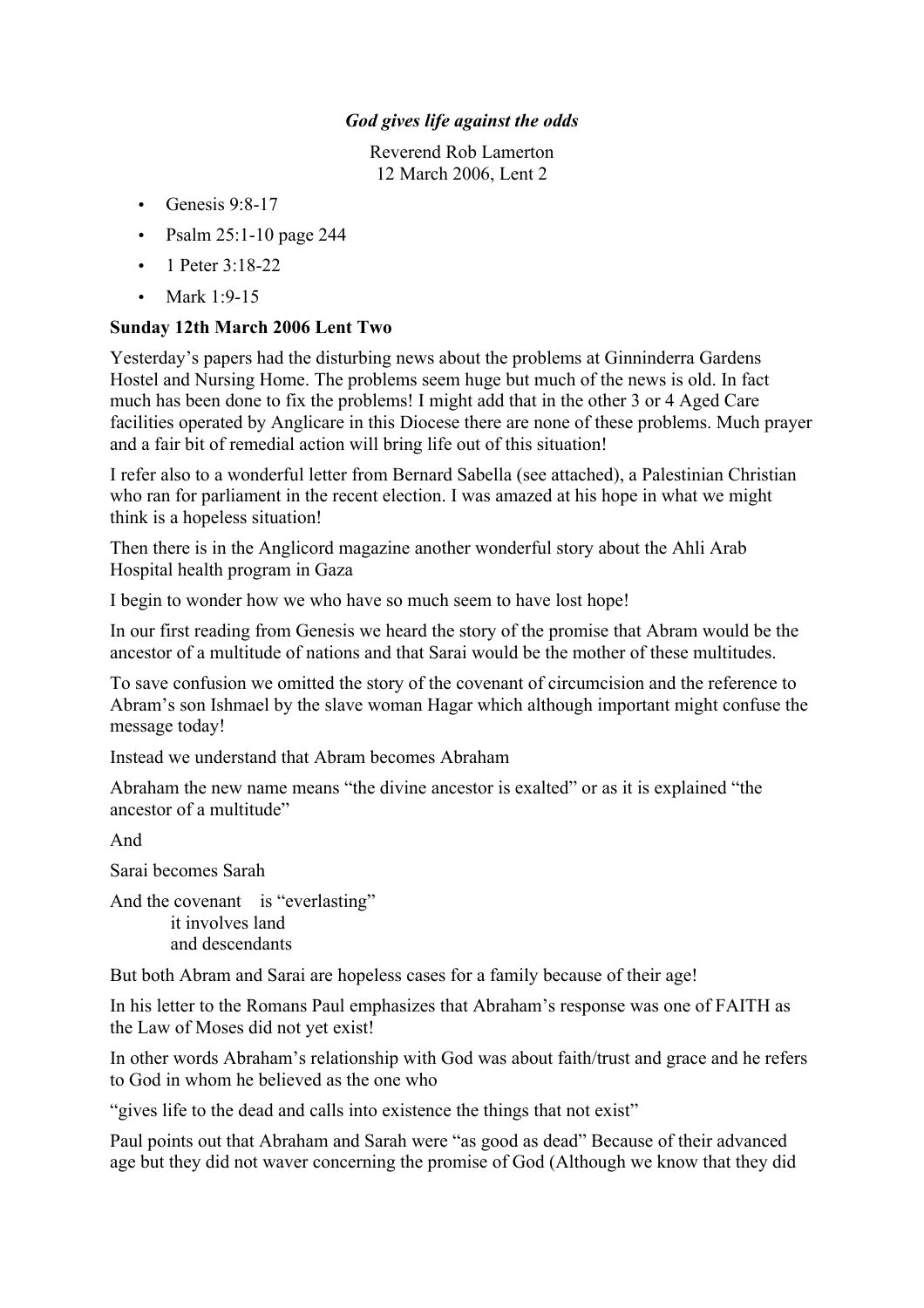waver because Abraham and Sarah decided to have a child through Hagar—they were impatient!

But Abraham's faith in the end wins through—and Isaac is born!

In spite of his impatience and some glitches along the way Abraham's faith is borne out in the end.

That faith Paul says was reckoned to him "as righteousness" being right with God. being "justified".

The same God who gave life to the nations through Abraham is the one who "raised Jesus from the dead"

Paul is very keen to show that God is the God of the unlikely — giving life where it seems hopeless and even beyond death.

The faith of Christ is like that of Abraham believing that God gives life against all the odds. So faith in Christ is like the faith of Abraham bringing benefits to Jew and Gentiles (all the nations).

When Jesus spoke of suffering to Peter and the other disciples Peter rebuked him.

But it was not just suffering it was DEATH of which Jesus spoke!

Any one who carried a cross was marked for death — it was a very well known form of capital punishment!

And so Jesus is telling his disciples that he is trusting God in the face of death, in the face of hopeless odds

But to do so will like Abraham

be the way of life for the world!

At the moment we wonder about the situation in Iraq and the idea we are being sold is that the innocent Iraqis and foreign troops are making the sacrifice for a peaceful Iraq. I doubt it!

I believe that the sacrifice which should have been made is the sacrifice of power and influence and hunger for oil by the invading countries. My question is when are the leaders of our countries going to realize that it is at the very top that the sacrifices must be made.

"Those who want to save their life will lose it, and those who lose their life for my sake and for the sake of the gospel, will save it!"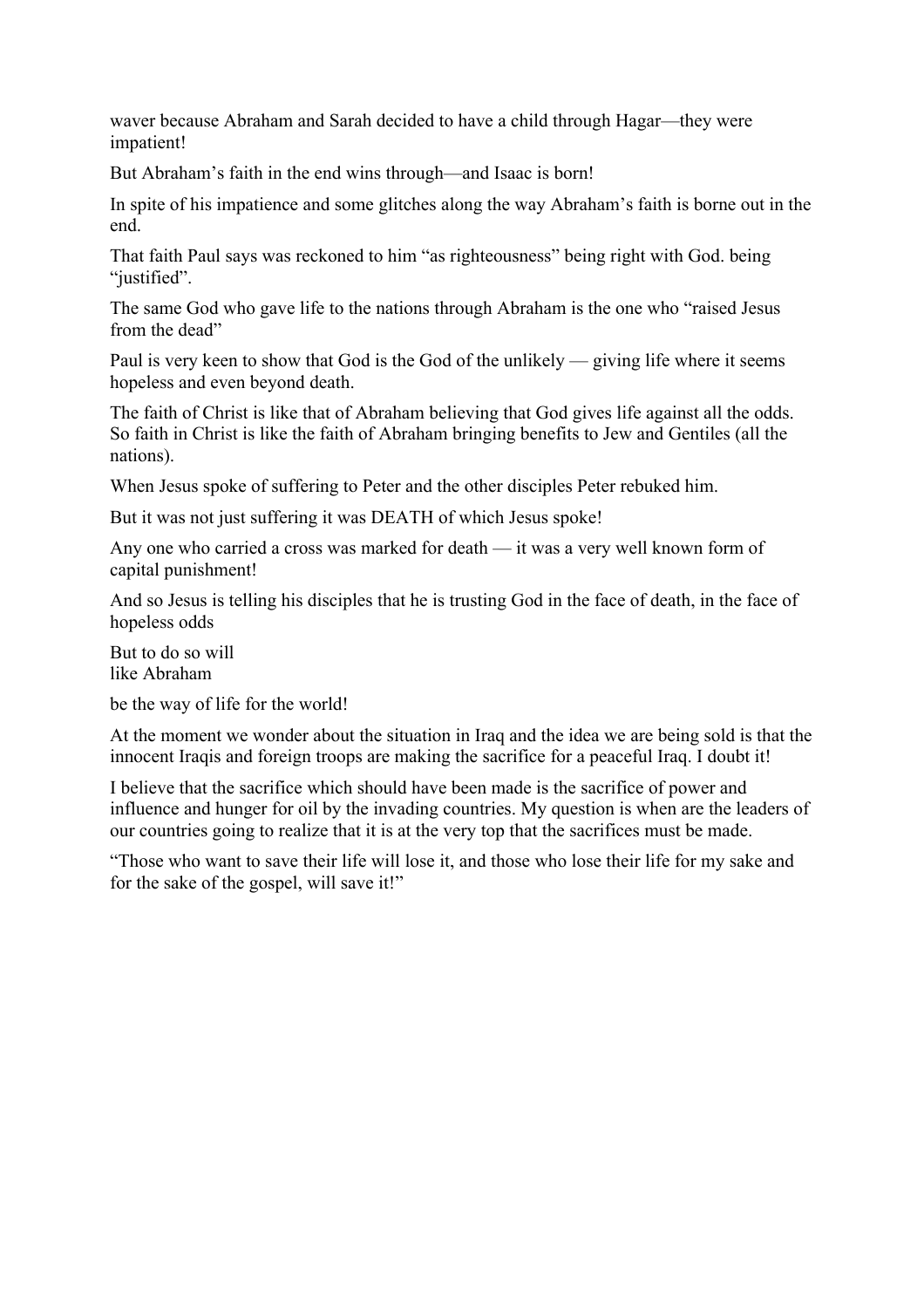## **Palestinian Elections: Victory for Democracy**

Dr Bernard Sabella Jerusalem January 27, 2006

I ran as a Fatah candidate in the January 25th Palestinian parliamentary elections and I won the trust of my people for one of the two Christian seats from Jerusalem. My campaign was not a sophisticated one as I attempted throughout to reach people in Jerusalem; its villages, refugee camps, towns and other communal localities on a person to person basis.

I had also opportunities to address relatively large audiences, some of which topped 500 people. Throughout I learnt many lessons from my people as they aired their views on current developments and their expectations for the future.

Their concerns were mainly concerns related to daily preoccupations, special needs, services and the impact of the concrete wall and Israeli military occupation practices that separate them from each other and from their basic rights of movement, free access and normal living. They stressed the need for honest communication and periodic visits of their representatives. While each locality has its unique problems, they are all willing to work together in order to come up with a comprehensive development plan that will include all of greater Arab Jerusalem.

In the village of Beit Anan, most Western village of Jerusalem, Jad, a young Palestinian who just finished college and is unemployed, spoke of the needs of young people. He elaborated his expectations and specified his plans for the development of his village of 5000 with the hope that projects that will generate employment opportunities will be launched. The village council president spoke of the medical needs of the community that does not have a clinic or even an ambulance. When there is a case that needs urgent medical attention, the trip to Ramallah takes more than one and the half hour in part due to the Israeli separation barrier and to the poor standards of the roads out of the village.

In the town of Sawahrah Ash Sharqiyah, 'Ali, a young Fatah activist, spoke eloquently of the need to reform Fatah. He said there are many young people whose commitment to Fatah is one of principle and they are sad when some irresponsible people "hijack" the movement and its principles for self interests and narrow goals. 'Ali was referring to some practices that were part of the election campaigning and that weakened the ability of Fatah to perform more effectively. But Jad and 'Ali gave me inspiration that our young people who are committed to ideals and principles should be encouraged to become part of the political process. It is young people like Jad and 'Ali who are going to make the difference for our people and its future.

In 'Arab AI Jahalleen, a Bedouin encampment turned village on the Eastern outskirts of Jerusalem, the concerns revolved around providing feed to livestock on a regular basis and with affordable prices. There was a request by the Sheikh of Jahalleen, Abu Ahmad, that those officials at the Palestinian Ministry of Agriculture should be qualified to deal with the questions related to land, agriculture and livestock. Abu Ahmad expressed concern that some staff members in the Ministry of Agriculture do not have the proper qualifications to fill their positions. As a joke, Abu Ahmad, said over a cup of specially brewed Arabic coffee that some staffers are educated in "Paris" and know nothing about Jahalleen and its agricultural and livestock needs.

During the campaign I have touched base with our people and saw the love we all have to the good earth of Palestine. I was also elated by the participation of Christian Palestinians in the process. A group of Christian organizations held an open debate for all 9 Christian candidates in the Arab Orthodox Club of Dahiat AI Barid, north of Jerusalem. Over 250 people attended